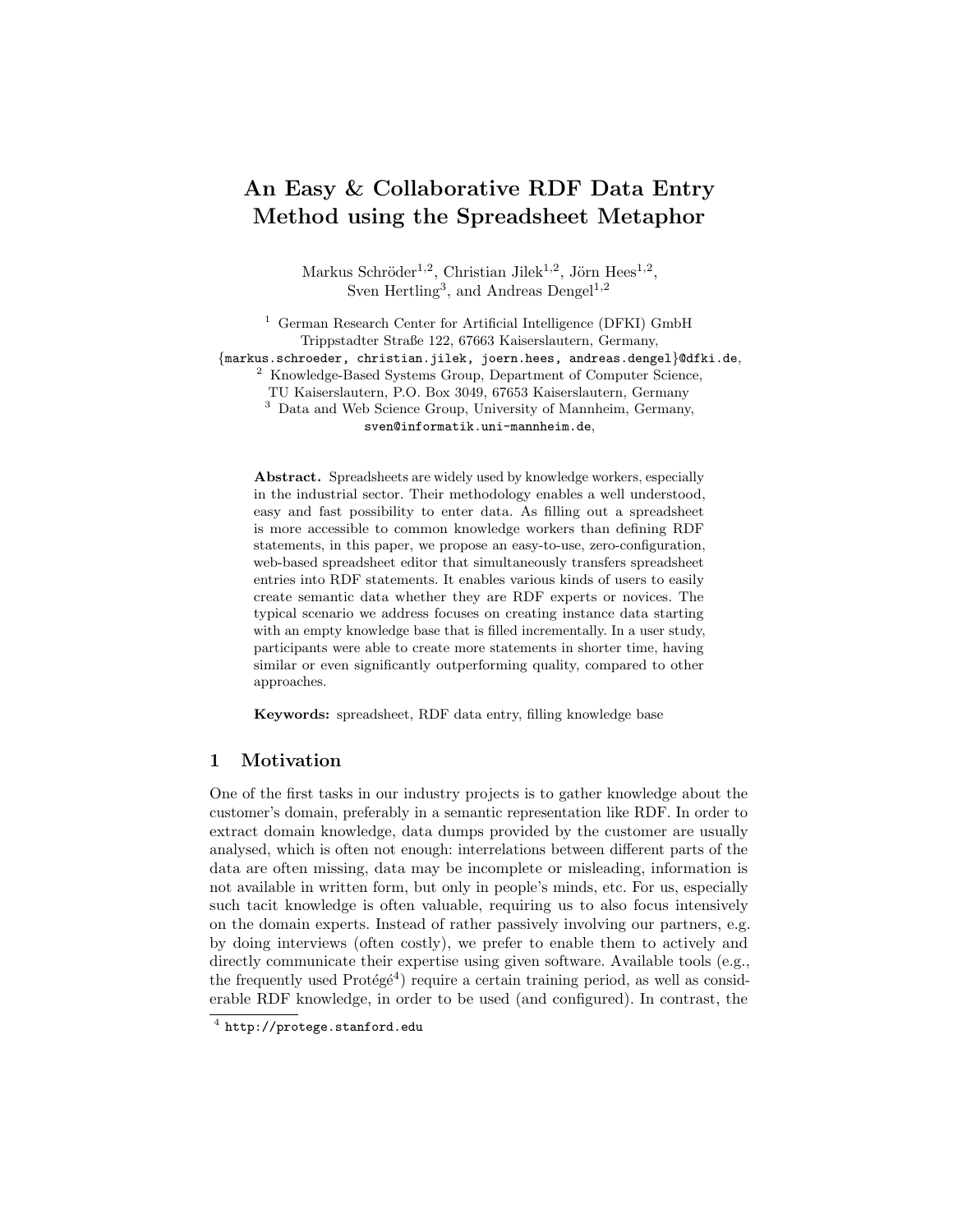spreadsheet metaphor is widely known and well suited for enabling all kinds of users to manually enter data. Thus, our goal is to find a balance between the two. We therefore propose an easy-to-use, zero-configuration<sup>[5](#page-1-0)</sup> spreadsheet editor that simultaneously transfers spreadsheet entries into RDF statements. The typical scenario we address focuses on creating instance data (ABox) starting with an empty knowledge base that is filled incrementally. Collecting all relevant information is usually an iterative process, requiring the collaboration of several experts, as well as the occasional assistance of knowledge engineers. The task of the latter is to possibly provide initial guidance, intermediate feedback about modelling consequences, or doing data cleanup. Since such a modelling process involves a lot of communication (expert-to-expert, expert-to-knowledge engineer, knowledge engineer-to-knowledge engineer), all contributors should immediately see updates by others. We therefore designed our spreadsheet editor to be web-based, i.e. hosted on the intranet – or the internet if confidentiality requirements permit this. The application, which was briefly demonstrated  $6$  in [\[10\]](#page-14-0), is evaluated in a user study which showed that participants were able to easily create meaningful triples although being rather inexperienced in RDF.

This paper is structured as follows: Our application is presented in Section [2,](#page-1-2) followed by the results of the aforementioned user study (Section [3\)](#page-5-0). In Section [4,](#page-9-0) a detailed overview of related work in this area is presented. Last, we conclude this paper by giving a short summary and outlook on possible future work in Section [5.](#page-13-0)

# <span id="page-1-2"></span>2 Approach

Our approach is a web-based spreadsheet editor, that simultaneously transfers spreadsheet inputs to RDF statements and also adds them to a knowledge base. By this we enable users to enter (and modify) semantic data in a familiar way. Although there exist several importing tools, we decided against them to better suite the interactive and communication-intensive nature of our targeted scenarios. We use a simple and fixed class per sheet and entity per row mapping similar to csv2rdf<sup>[7](#page-1-3)</sup>. This is a trade-off decision favouring convenient manual data entry over highly configurable data import, since we primarily focus on gathering the knowledge in people's minds. The main features are creating and manipulating RDF classes, properties, instances and assertions. As stated in the last section, our goal was not to provide a full-featured ontology editor, but to focus on easily creating instance data (ABox). Especially, our tool supports the user by automatically inferring and creating domain and range statements or auto completion of resource labels, for example. Common vocabularies (like FOAF) can simply be added in order to reuse their classes and properties (i.e., referencing them in spreadsheets). Knowledge bases can be imported and exported using

<span id="page-1-0"></span><sup>5</sup> using a fixed mapping, see Section [2](#page-1-2)

<span id="page-1-1"></span> $\frac{6}{5}$  <http://www.dfki.uni-kl.de/~mschroeder/rdf-spreadsheet-editor/>

<span id="page-1-3"></span><sup>7</sup> <https://www.w3.org/TR/csv2rdf/>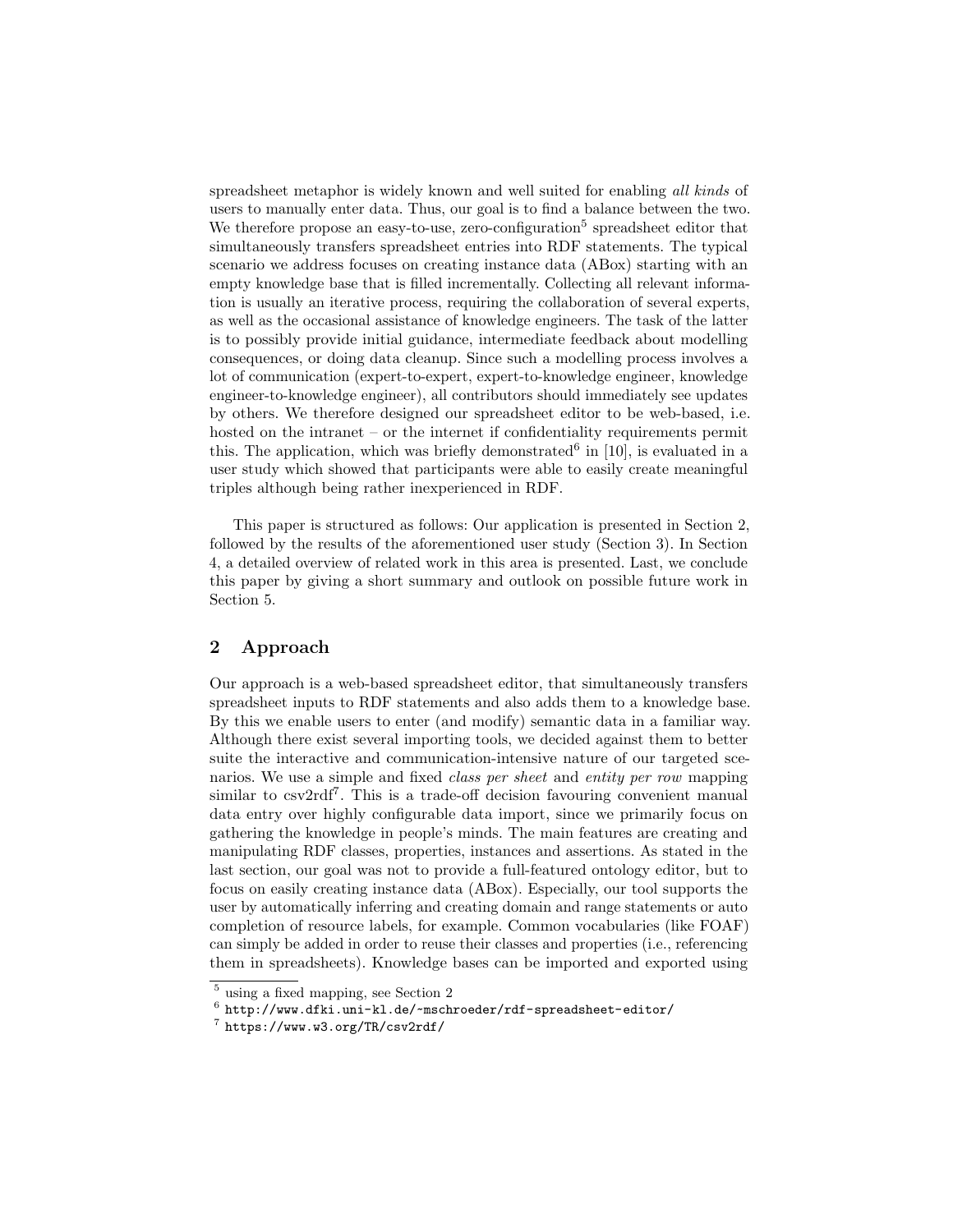typical triple data formats. For a first impression we kindly refer the reader to our application's demo[8](#page-2-0) [\[10\]](#page-14-0).

Using an example, we will present the basic functionality (Section [2.1\)](#page-2-1), as well as extensions that further ease the usage of our tool (Section [2.2\)](#page-4-0).

#### <span id="page-2-1"></span>2.1 Basic Functionality

To show the basic functionality of our app, we use the example of collecting information about conferences in a spreadsheet. Its graphical user interface is depicted in Figure [1](#page-2-2) (we annotated the main features in red). Like it is common

<span id="page-2-2"></span>

Fig. 1: GUI of our RDF spreadsheet editor with already entered conferences and additional information. Feature remarks:  $(1)$   $(2)$  create a new sheet,  $(3)$  instances,  $(4)$  properties,  $(5)$  object statement,  $(6)$  literal statement,  $(7)$  auto complete feature and  $\circledS$  resource's comment when mouse hovering.

for spreadsheet editors, users may create several sheets. Naming a sheet  $(1)$ creates a new class  $(2)$ . The row header  $(3)$  is used to create resources which are instances of this class. Entering a label in a column header  $\overline{4}$  generates a new property having the class as its domain. Cell  $(5)$  instantiates a resource labelled  $ESWC$  and links it to the resource  $ISWC$  (row header) using the *related to* property (column header) resulting in the following triple statement:  $(ISWC,$ *related to, ESWC*). Forcing the application to create a literal  $\overline{6}$  instead of a resource is done by prepending a single quotation mark as common in spreadsheet tools indicating text<sup>[9](#page-2-3)</sup>. There is an auto completion feature  $(7)$  which operates on

<span id="page-2-0"></span> $\frac{8}{\pi}$  <http://www.dfki.uni-kl.de/~mschroeder/rdf-spreadsheet-editor/>

<span id="page-2-3"></span><sup>&</sup>lt;sup>9</sup> Note that the prepending a single quotation mark is not shown in Figure [1](#page-2-2) because the cell is not currently being edited.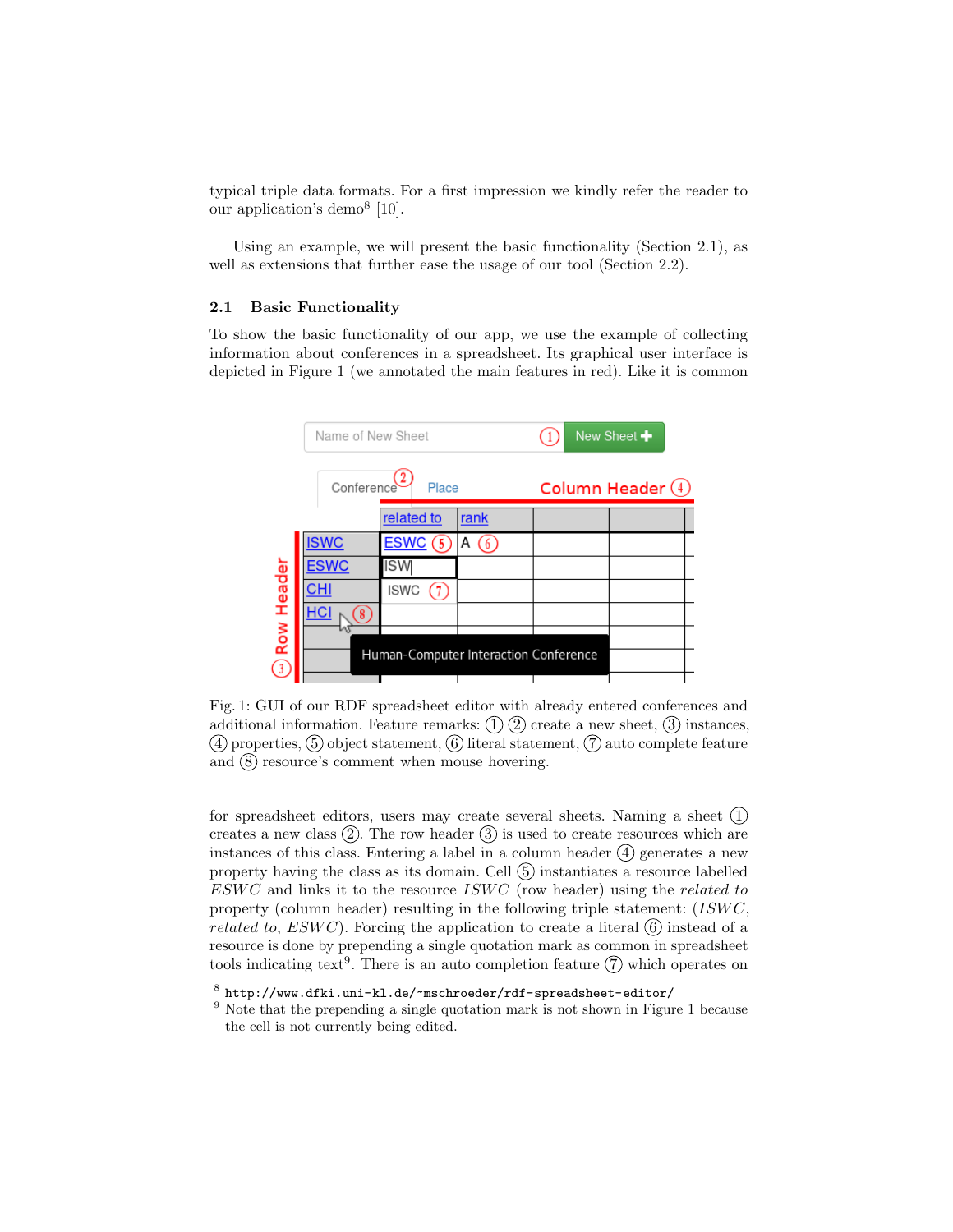the resources' text literals. Using a text area (not visible in the screen shot) a comment for each resource can be stated, which is then presented when mouse hovering it  $(8)$ .

In the following, we will have a closer look at the generated RDF triple statements. For each new resource a URI is generated having a random UUID as postfix. The entered text in the cell is used as the resource's label and also serves as an "identifier" as explained in more detail in the next section. Since English is the selected language in our example, the label's language tag is set accordingly. We apply a class per sheet mapping, thus entering a name in the row header  $(3)$ , e.g. ISWC, creates a resource which is an instance of Conference. Column header entries  $(4)$  like *related to* lead to the creation of properties having this sheet's class Conference as its rdfs:domain. Entering ESWC into the cell that intersects the ISWC row and the related to column  $(5)$  triggers two actions: First, the ESWC resource is created, then a statement ISWC related to ESWC is generated. Here we apply an entity per row mapping. Note that this is not dependent on the order in which the cells are populated. A user may first fill the (intersecting) cell, then the row and column headers in order to create the same statement. To distinguish between resources and literals, one has to prepend a single quote in order to make the cell content a literal. In this example the user would like to save the  $rank<sup>10</sup>$  $rank<sup>10</sup>$  $rank<sup>10</sup>$  of ISWC as a language string. Thus, 'A is entered in  $(6)$  (the single quote is not visible in the screen shot, since the cell is currently not in edit mode). Since the rank column currently only contains rdf:langString values (i.e., "A"@en), its rdfs:range is inferred accordingly. The resulting RDF statements are shown in Listing [1.1.](#page-3-1)

<span id="page-3-1"></span>Listing 1.1: The resulting triples for our example (all URIs are shortened for the sake of readability and have an exemplary ex namespace)

| $ex:1cfd$ a |                                                                      | rdfs: Class ;<br>rdfs:label "Conference"@en .  | # $(2)$                     |
|-------------|----------------------------------------------------------------------|------------------------------------------------|-----------------------------|
| ex:99f2 a   | rdfs:label "ISWC"@en ;<br>$ex:ccf1$ $ex:76b9$ ;<br>$ex:6942$ "A"@en. | $ex: : 1cfd$ , $owl: Thing;$                   | # $(3)$<br># (5)<br># $(6)$ |
| ex:ccf1 a   | rdfs: domain ex: 1 cfd;                                              | rdf:Property;<br>rdfs:label "related to"@en.   | # $(4)$                     |
| ex:76b9 a   | rdfs:label "ESWC"@en.                                                | owl:Thing ;                                    |                             |
| ex:6942a    | rdfs:label "rank"@en ;<br>rdfs: domain ex: 1 cfd ;                   | rdf: Property;<br>rdfs: range rdf: langString. |                             |

<span id="page-3-0"></span> $^{10}$  The rank value is taken from  ${\tt http://portal.core.edu.au/conf-ranks/1338/}$  ${\tt http://portal.core.edu.au/conf-ranks/1338/}$  ${\tt http://portal.core.edu.au/conf-ranks/1338/}$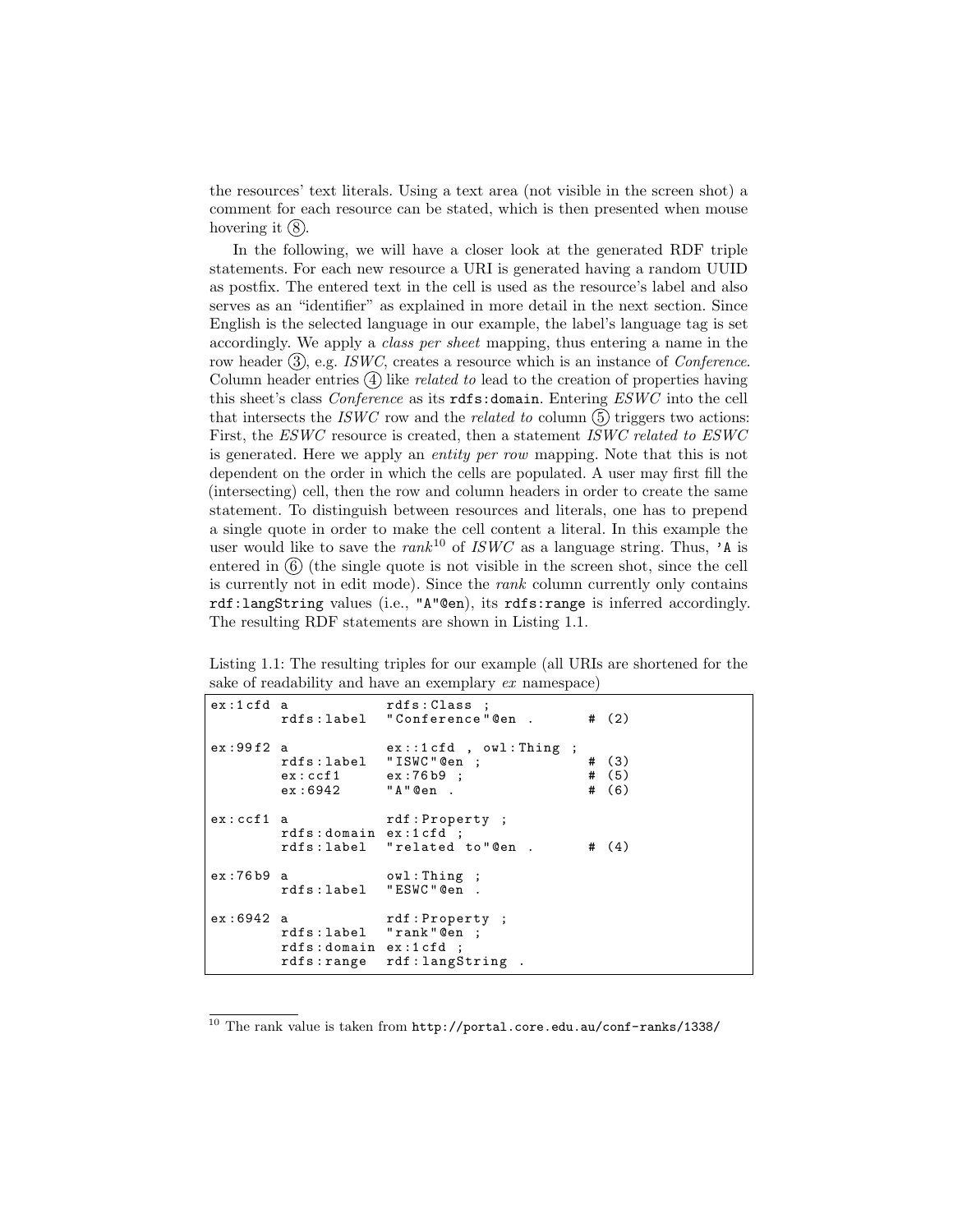#### <span id="page-4-0"></span>2.2 Extensions

Using the previously presented basic functionality it is already possible to make simple RDF statements. However, to simplify the usage of our tool we implemented several extensions.

Making it possible to address resources by their label, we have to disambiguate them. Thus, entering ISWC, for example, does not create a new resource, but reuses the existing one. This feature may be disabled if desired. Note that in our targeted, rather small closed-world scenarios ambiguities are very rare and can easily be resolved (e.g., assigning a slightly different label). To explicitly refer to an existing resource, users then have two possibilities: using the previously introduced (1) auto completion feature, which shows a list of suggestions while typing. If one of them is selected, the resource's URI instead of its label is used. Additionally, it is possible to (2) copy & paste a resource from one cell to another. Again, the system uses the resource's URI instead of its label. Reusing the resources throughout one or on different sheets enables users to link instances (ABox) and create a more interconnected RDF graph. Additionally, other users can benefit from classes and properties (TBox) that have already been modelled by their colleagues. Let us consider a short example. While it is enough to say that a Conference CHI is located in a place Denver in one sheet, details about this location may be given in another. This can easily be done by just adding Denver to this new sheet's row header and providing more properties using its columns.

Apart from a label, each resource can be equipped with a comment, which is particularly helpful if two resources share the same name: For example, HCI could be the name of a research area or a conference. If a resource is in focus, it may be commented on using a text area at the bottom of the screen. This then triggers the creation of a rdfs:comment statement in the RDF graph, which is presented to the user whenever the resource is mouse hovered  $(8)$ .

To derive a literal's datatype the following three checks are performed: (1) If an input can be converted to an integer, the datatype of xsd:int is used. (2) If the input is a floating-point number, the xsd:float type is assumed. (3) Entering true or false triggers a xsd:boolean. If all three cases do not apply the text is associated with a given language and stored as a rdf:langString.

As mentioned before, each resource is by default identified with a URI containing randomly generated UUID. However, if an entered identifier can be assumed to be unique creating an additional URI is skipped. For example, if a hyperlink like https://iswc2017.semanticweb.org/ is entered, it is directly used as this resource's URI (without generating an additional one).

Correcting existing labels or literals is also possible by modifying their cell content. This updates the corresponding rdfs:label or literal statement, respectively. Setting the label's string to being empty ("") removes the link completely. Note that this does not delete the resource itself (i.e., its corresponding triples) in order to be able to later use it in another spreadsheet, for example.

Further ideas for interesting future extensions will be addressed in Section [5](#page-13-0) after our evaluation and related work in the next sections.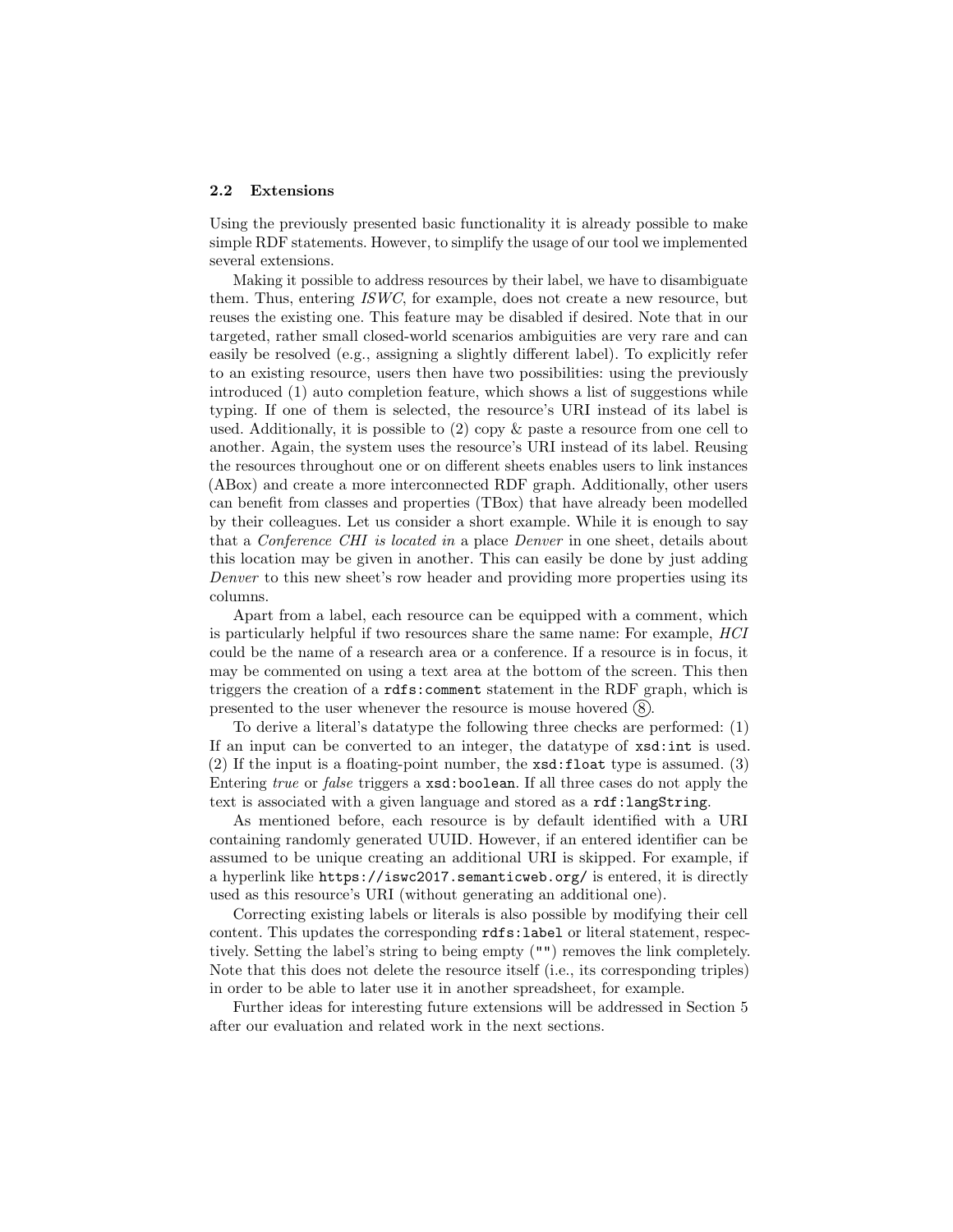# <span id="page-5-0"></span>3 Evaluation

We conducted a user study to show that our application is 1) easy to use and enables users to 2) create meaningful triple statements (even if they are rather inexperienced in RDF).

Evaluation Setup To estimate the ease of use of our application we measured the time to model a given scenario in RDF. We learned from our industry projects that customers familiar with RDF often (ab)use  $Prot\acute{e}g\acute{e}^{11}$  $Prot\acute{e}g\acute{e}^{11}$  $Prot\acute{e}g\acute{e}^{11}$  for creating triple statements. Additionally, we also observed cases in which RDF is directly entered using a formal syntax like Turtle [\[15\]](#page-14-1). Thus, we compare our approach with these two in the following.

We had 17 participants, 13 of them male, 4 female with an average age of 31.53 (standard deviation: 9.64). To assess their knowledge about RDF, the usage of Protégé and spreadsheet tools, they were asked to estimate their skills on a 5-point scale ranging from *novice*  $(1)$  to *expert*  $(5)$ . The results are summarized in the three histograms of Figure [2.](#page-5-2) Apart from some novices and experts, most of the

<span id="page-5-2"></span>

Fig. 2: The participants' estimation of their knowledge and abilities on a 5-point scale ranging from *novice*  $(1)$  to expert  $(5)$ .

participants have mediocre RDF skills (i.e. RDF skills are approximately normal distributed). In contrast, we had a large group of Protégé novices, no experts and just one that considered himself a near-expert. In the case of spreadsheet tools, the distribution is quite opposite, 12 of 17 persons consider themselves experts or near-experts.

Looking at the three histograms, we see that lots of users are familiar with RDF without being an expert in Protégé, but they are quite experienced in using spreadsheet tools.

Each participant received the following task: They are asked to develop an ontology by modelling the given information below as concisely as possible:

<span id="page-5-1"></span> $\overline{11 \text{ } \text{http://protege.stanford.edu}}$  $\overline{11 \text{ } \text{http://protege.stanford.edu}}$  $\overline{11 \text{ } \text{http://protege.stanford.edu}}$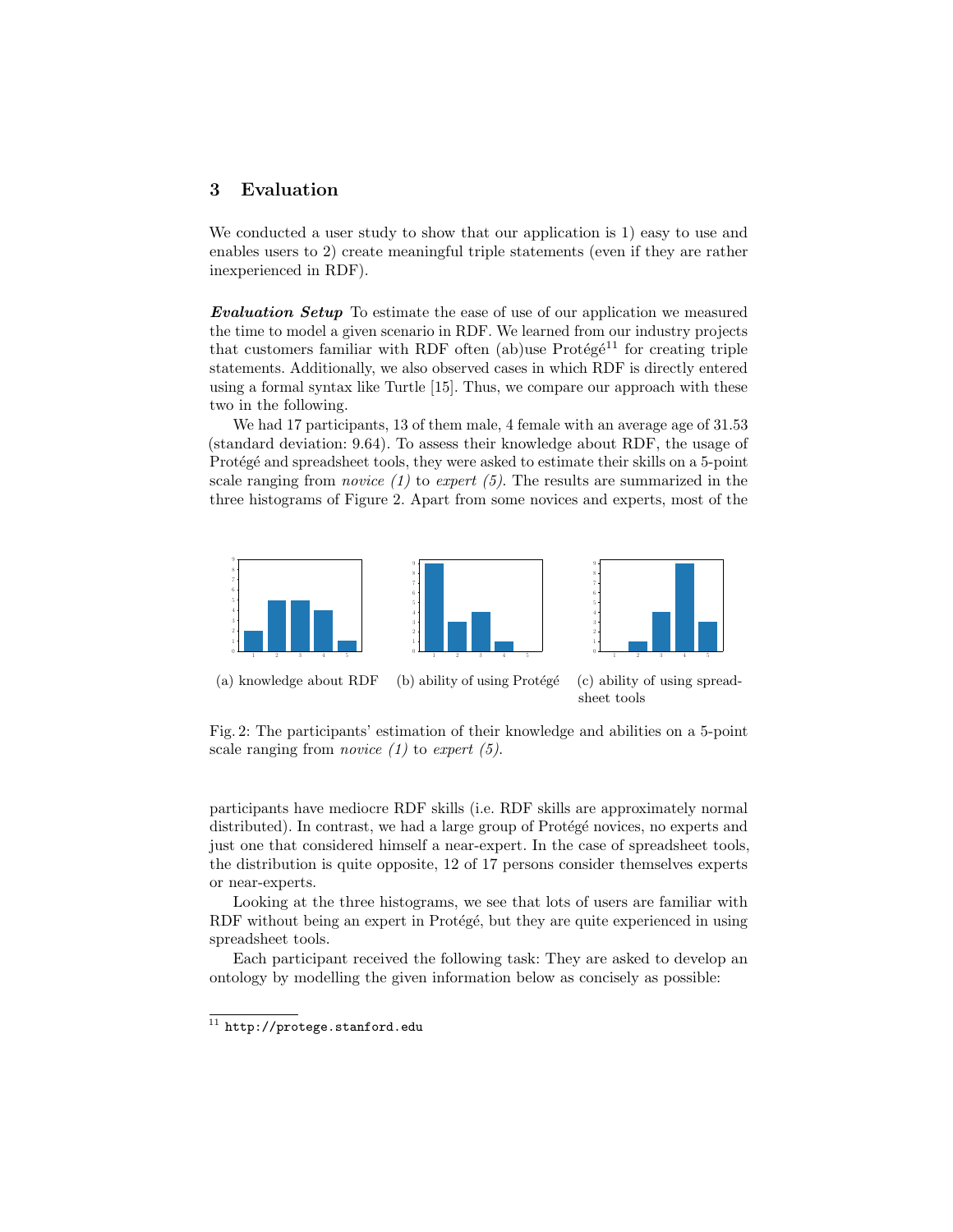"Max attends the conference ESWC 2017. The ESWC 2017 is located in Portoroz. The keywords Semantic Web and Knowledge are related to ESWC 2017. Portoroz is a city and lies within the country Slovenia."

By giving the same scenario to all participants we intended to ensure that they model the same aspects. Nevertheless, the results still vary between each of them due to existing freedom in modelling. The very same information should be modelled in RDF by each participant using three different tools:

- 1. a common text editor of their choice using the Turtle syntax (TS),
- 2. using the ontology editor Protégé  $(P)$  in version 5.2.0,
- 3. using our RDF spreadsheet editor (RSE).

To reduce learning effects over all participants we shuffled the order in which they used the applications, i.e. all permutations of (TS, P, RSE) occurred repeatedly. Participants could use a text editor of their choice, which typically was Notepad++, Atom or Sublime Text. They were encouraged to use usual shortcuts like copy & paste, auto completion, etc. Since writing Turtle was not part of their daily activities, they were given a small example from a different context that showed the syntax. Additionally, they had a short tutorial on Protégé in the beginning and could even ask questions about its usage during the task. The basic functionality of our application was briefly explained using a screen shot.

**Ease of Use** To estimate the ease of use, we measured for each application and each participant the time to create the respective triples of our scenario. We started the time tracking with the user's first input and stopped it with their statement of being done with the task. Besides the processing time we also counted the number of created RDF statements (stmts). If the submitted Turtle syntax could not be parsed, we counted the triples manually. Due to syntax errors this was the case for 13 of 17 participants. The results are depicted in Table [1.](#page-7-0) To compare the results for the three different tasks we calculated the average number of created statements per minute (given at the bottom of Table [1\)](#page-7-0). In this comparison our approach achieves a score of 13.817 statements per minute on average, which is four times the value of  $Prot\acute{e}$  (3.381). Although Protégé offers convenient possibilities to enter data, e.g. buttons and lists, several participants stated to be overwhelmed by the richness of the GUI. Features to do bulk editing either seem to be non-existent or were not known to the participants  $-$  a fact that may also be explained by the high number of Protégé novices in our study. Writing Turtle in a text editor achieved similar results (3.102) as using Protégé. In these editors the lack of a specialized graphical user interface is compensated by features like copy & paste, text replacements, multi cursor, regular expressions, auto completion, etc.

To give a visual impression of the results we transferred the data of Table [1](#page-7-0) to a scatterplot in Figure [3.](#page-8-0) The x-axis shows the time in seconds to complete a task, whereas the y-axis depicts the number of created triples in that time. Each tool is represented with a different symbol: a text editor using turtle syntax  $(\circ)$ , Protégé ( $\times$ ) and our approach ( $\triangle$ ). Let us look at the results in more detail in the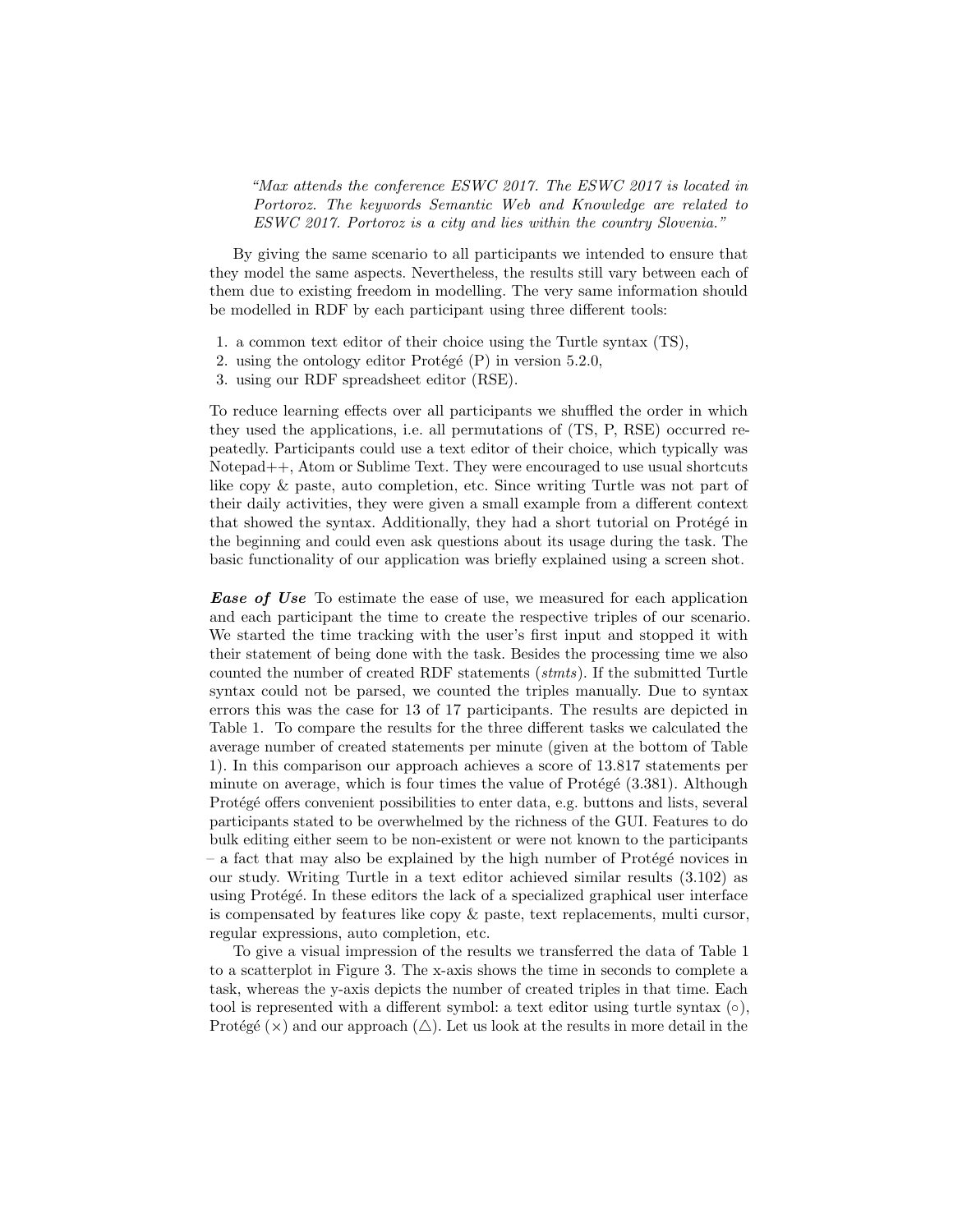<span id="page-7-0"></span>

| Participant | <b>TS</b> |             |      | $\overline{P}$  | RSE  |                      |  |
|-------------|-----------|-------------|------|-----------------|------|----------------------|--|
|             | time      | stmts       | time | stmts           | time | stmts                |  |
| 01          | 719       | 40          | 534  | 27              | 370  | 60                   |  |
| 02          | 527       | 42          | 1153 | 49              | 183  | 49                   |  |
| 03          | 532       | 17          | 1458 | 36              | 693  | 53                   |  |
| 04          | 327       | 20          | 602  | $30\,$          | 178  | 64                   |  |
| 05          | 589       | 28          | 641  | 35              | 193  | 49                   |  |
| 06          | 377       | 42          | 486  | $33$            | 187  | 49                   |  |
| 07          | 1241      | 39          | 1066 | 35              | 198  | 52                   |  |
| 08          | 567       | 14          | 419  | 22              | 228  | 41                   |  |
| 09          | 568       | 22          | 1014 | 30 <sup>°</sup> | 272  | 53                   |  |
| 10          | 525       | 27          | 902  | 30              | 224  | 49                   |  |
| 11          | 807       | 27          | 566  | $35\,$          | 375  | 49                   |  |
| 12          | 383       | 39          | 221  | 26              | 133  | 46                   |  |
| 13          | 1423      | 40          | 625  | 46              | 368  | 56                   |  |
| 14          | 734       | 21          | 605  | 32              | 321  | 69                   |  |
| 15          | 858       | 38          | 531  | 30              | 202  | 46                   |  |
| 16          | 384       | 19          | 378  | 29              | 124  | 46                   |  |
| 17          | 589       | 35          | 335  | 27              | 209  | 49                   |  |
| statements  |           | Ø3.102      |      | Ø3.381          |      | $\varnothing$ 13.817 |  |
| per minute  |           | $\pm 1.517$ |      | $\pm 1.369$     |      | ±4.800               |  |

Table 1: Results of the user study: the time in seconds to finish the evaluation task (time), the number of created RDF statements (stmts) in the respective time interval and the average number (and standard deviation) of statements per minute for each of the three tools: writing turtle syntax  $(TS)$ , using Protégé (P) and our RDF spreadsheet editor (RSE).

following, beginning with writing Turtle using a common text editor. Although a few experienced users were able to create about 40 statements in a bit less than 400 seconds, most of the users were only able to create less than 40 in 400 to 800 seconds. Two participants needed even longer (about 1200 and 1400 seconds). Using Protégé resulted in similar results. About 30 statements could be formulated in less than 600 seconds. Again, some users needed more time (900 to 1400 seconds) for about the same number of statements. The best result achieved was 46 statements in about 600 seconds. In contrast, all users except for one were able to complete the tasks using our spreadsheet editor in less than 375 seconds (there was one participant that needed 693 seconds). The resulting number of created statements was greater than 40 in all cases, whereas the best performing user was even able to create 69 statements in 321 seconds.

There is no clear performance difference between Protégé and Turtle, whereas using our application clearly led to the creation of more statements in less time. We therefore consider our goal of creating an easy-to-use application to be fulfilled.

To measure the user experience of our application we utilized the User Experience Questionaire (UEQ) proposed in [\[7\]](#page-14-2). Based on this questionnaire the following six factors are derived: attractiveness, perspicuity, efficiency, depend-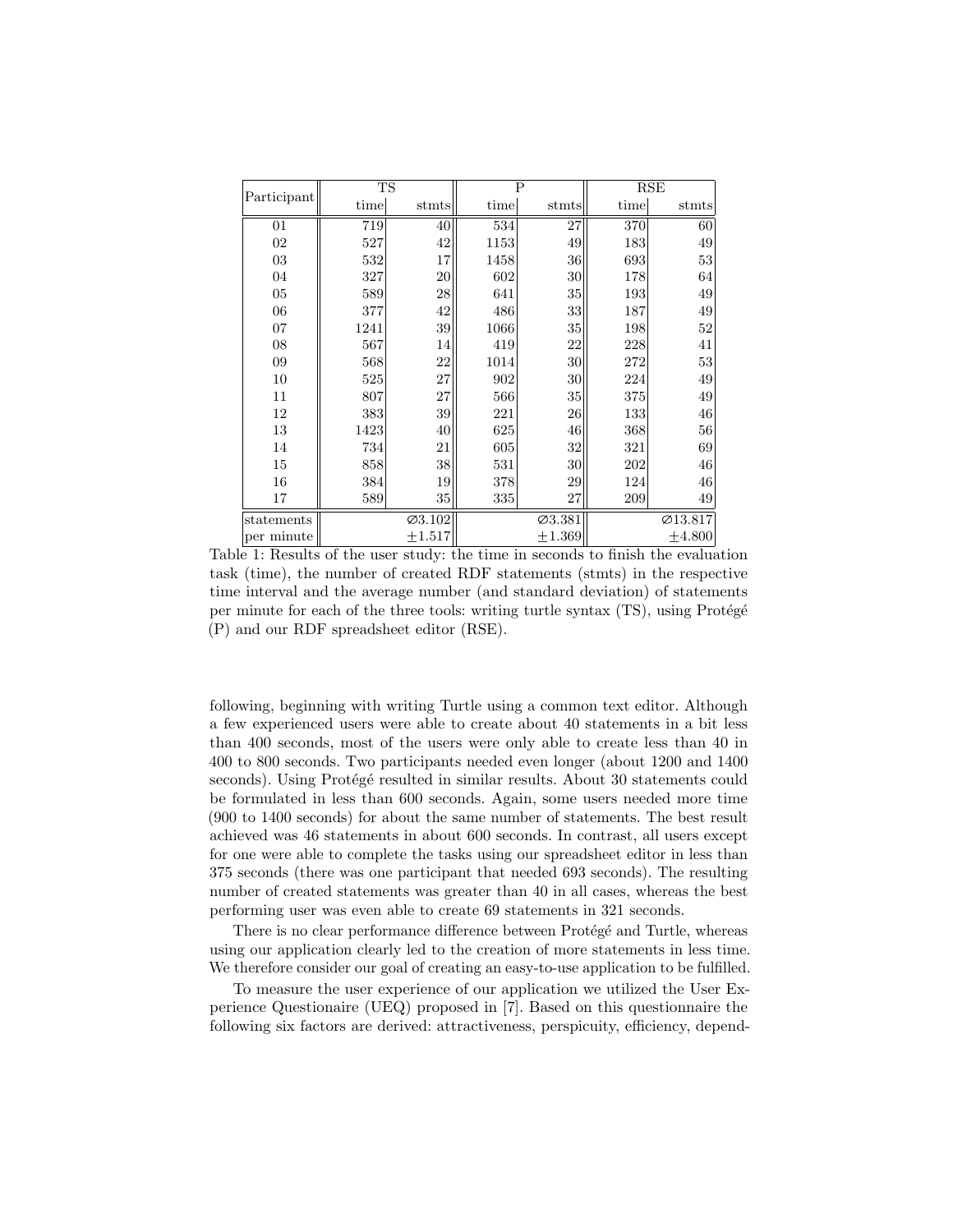<span id="page-8-0"></span>

Fig. 3: Results of the user study: the time in seconds to finish the evaluation task (x-axis), the number of created RDF statements (y-axis) in the respective time interval for each of the three tools: writing turtle syntax  $(\circ)$ , Protégé  $(\times)$  and our approach  $(\triangle)$ .

ability, stimulation, and novelty. Participants were asked to fill out the UEQ right after completing the task performed with our tool. The results are depicted in Figure [4.](#page-9-1) Our application receives excellent scores in attractiveness, efficiency and especially perspicuity. The latter can be explained due to using the spreadsheet metaphor causing participants to operate on familiar terrain. This familiarity aspect is also mirrored in the novelty scores, which are below average. Thus, users did not perceive our application as being novel, which is exactly as intended.

Beside the ease of use, we also evaluated the creation of meaningful statements, which is addressed in the next section.

Meaningful Triple Statements Having an application that allows for easy RDF data creation would not be very useful if the resulting model is incorrect or of bad quality.

Concerning correctness, the results for each participant and each application were verified by the experimenter. In all cases the given scenario has been modelled correctly beside some minor variations (due to personal design decisions).

To show that the ontologies resulting from using our tool are of similar quality than those created with Protégé, we calculated several quality metrics  $[12]$ . In particular, we use the number of statements, classes, properties and instances as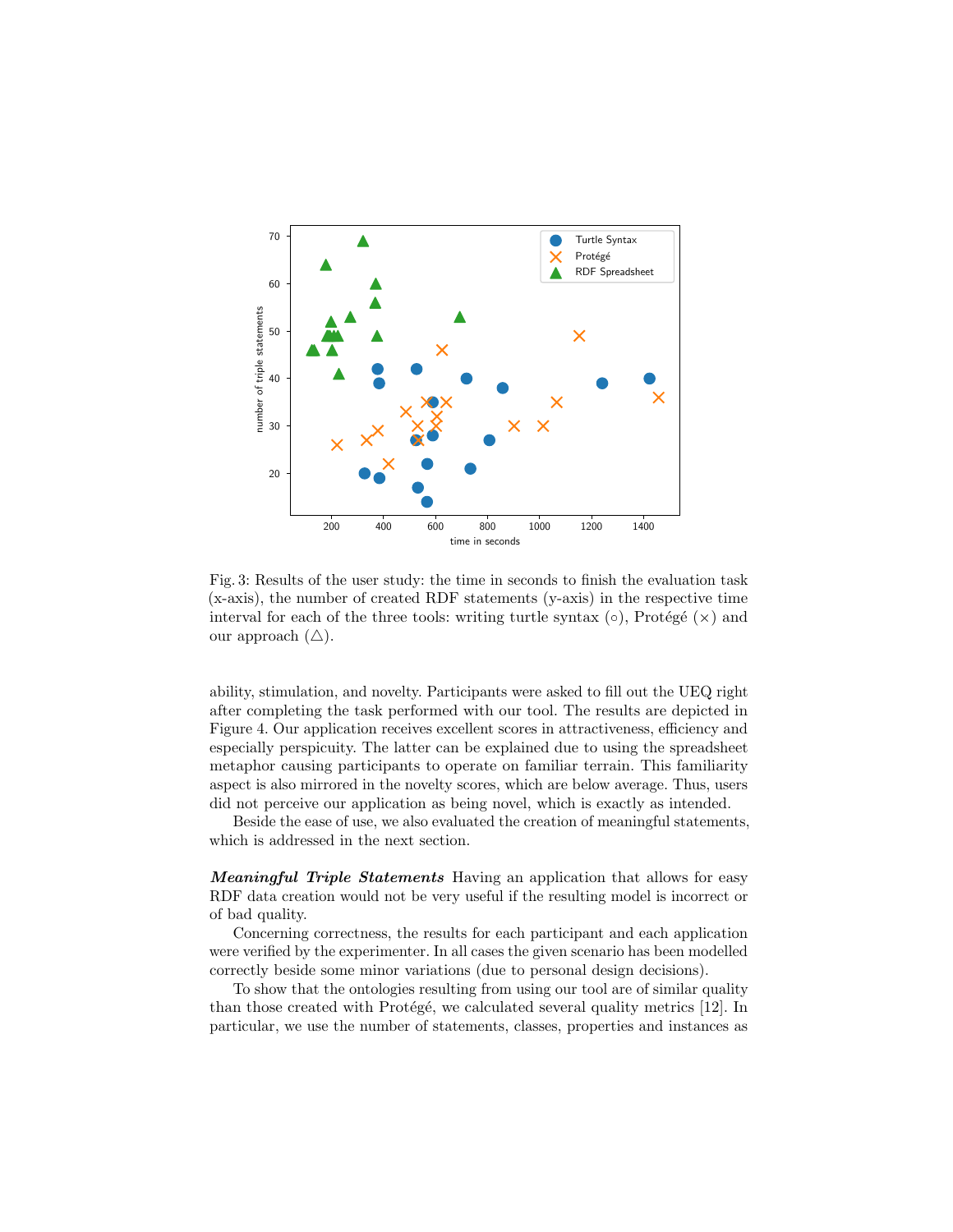<span id="page-9-1"></span>

Fig. 4: User experience questionnaire results

well as the relationship richness, attribute richness, class richness and average population. Table [2](#page-10-0) shows the resulting metrics. Note that we omitted the Turtle results here, since most of them were not parsable. For each metric we calculated the dependent t-test for paired samples with a significance level of 5%. Ontologies created with our application are significantly better with respect to the number of statements, instances, attribute richness, and average population. For relationship richness Protégé slightly outperforms us, as the RDF spreadsheet editor creates more RDFS properties (like rdfs:label, rdfs:domain etc.) than Protégé (while the number of user-defined properties is about the same). On the other hand, this causes the attribute richness to be notably higher, since each resource (especially classes) is associated with a label in our system. The average population is roughly the same for both tools due to the approximately same number of modelled classes and instances in both cases.

In summary, we conclude that the results of our approach are at least comparable to those achieved by using Protégé, and significantly outperform it with respect to the number of statements, instances, attribute richness, and average population.

# <span id="page-9-0"></span>4 Related Work

While our approach combines the common spreadsheet metaphor with interactive and collaborative aspects, other related approaches exist. For most of them a knowledge expert has to provide a mapping of how to transfer the spreadsheet data to RDF, whereas some approaches also support semi- or fully automated conversions without this necessity (see Section [4.1\)](#page-10-1). Apart from taking filled spreadsheets as an input and converting them, other approaches focus on supporting the user in entering and working with RDF data (Section [4.2\)](#page-11-0). Since our application allows for entering data that is then transferred to RDF, we investigate the area of related work from two directions: existing RDF/ontology editors that may use the spreadsheet metaphor (Section [4.3\)](#page-12-0) as well as spreadsheet editors that may operate on RDF graphs (Section [4.4\)](#page-12-1).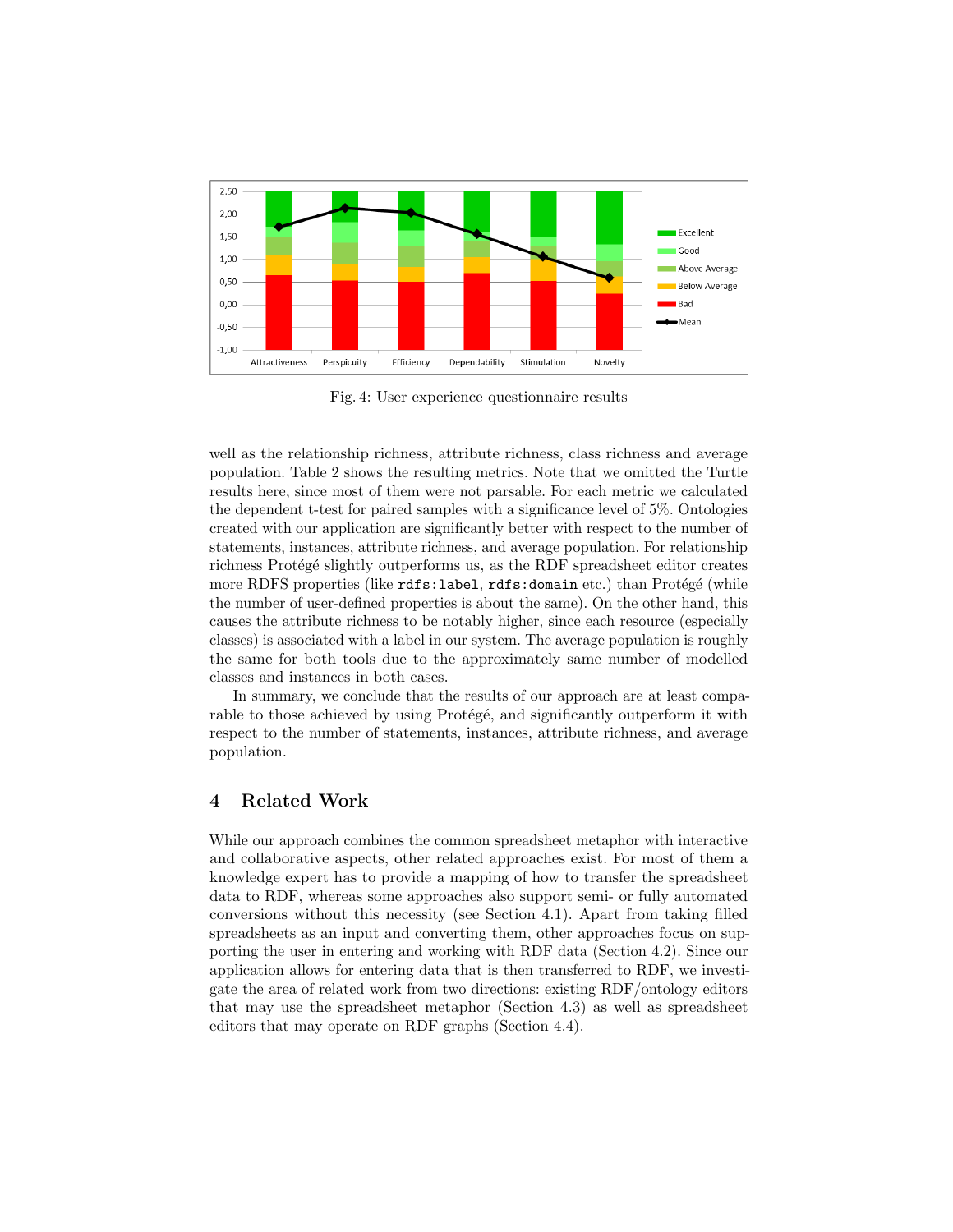<span id="page-10-0"></span>

| part. |                 | stmt<br>classes |                         |                | prop.          | inst.          |     | relationship |           | attribute                                             |   | class      |                | average                                             |                |     |
|-------|-----------------|-----------------|-------------------------|----------------|----------------|----------------|-----|--------------|-----------|-------------------------------------------------------|---|------------|----------------|-----------------------------------------------------|----------------|-----|
|       |                 |                 |                         |                |                |                |     | richness     |           | richness                                              |   | richness   |                | population                                          |                |     |
|       |                 | P RSE           |                         | P RSE          |                | P RSE          |     | P RSE        | P         | RSE                                                   | P | <b>RSE</b> | P <sub>1</sub> | RSE                                                 | P <sub>1</sub> | RSE |
| 01    | 27              | 60              | 5                       | 5              | 4              | 5              | 6   |              | 6 0.185   |                                                       |   |            |                | $0.150 0.000 1.000 1.000 1.000 1.200 1.200$         |                |     |
| 02    | 49              | 49              | 5                       | 5              | 4              | 4              | 6   |              | 6 0.102   |                                                       |   |            |                | $0.102 0.800 1.000 1.000 1.000 1.200 1.200$         |                |     |
| 03    | $36$            | 53              | 6                       | 6              | $\overline{4}$ | 4              | 4   |              | 6 0.167   |                                                       |   |            |                | 0.094 0.000   1.000   0.667   0.667   0.667   1.000 |                |     |
| 04    | 30 <sup>°</sup> | 64              | 3                       | 3              | 5              | 8              | 4   |              | 710.2001  |                                                       |   |            |                | $0.125 0.000 1.000 1.000 1.000 1.333 2.333$         |                |     |
| 05    | 35              | 49              | 5                       | 5              | $\overline{4}$ | $\overline{4}$ | 6   |              | 6 0.143   |                                                       |   |            |                | $0.102 0.000 1.000 1.000 1.000 1.200 1.200$         |                |     |
| 06    | 33              | 49              | 5                       | 5              | $\overline{4}$ | 4              | 6   |              | 6 0.152   |                                                       |   |            |                | $0.102 0.000 1.000 1.000 1.000 1.200 1.200$         |                |     |
| 07    | 35              | 52              | 5                       | 5              | $\overline{4}$ | 5              | 6   |              | 6 0.143   |                                                       |   |            |                | $0.115 0.000 1.000 1.000 0.800 1.200 1.200$         |                |     |
| 08    | 22              | 41              | $\overline{\mathbf{4}}$ | $\overline{4}$ | 3              | 3              | 4   |              | 6 0.227   |                                                       |   |            |                | $0.122 0.000 1.000 1.000 1.000 1.000 1.500$         |                |     |
| 09    | $30$            | 53              | 5                       | 5              | 5              | 4              | 6   |              | 710.2001  |                                                       |   |            |                | $0.113 0.000 1.000 1.000 1.000 1.200 1.400$         |                |     |
| 10    | 30              | 49              | 6                       | 5              | 5              | 4              | 6   |              | 6 0.133   |                                                       |   |            |                | $0.102 0.000 1.000 0.833 1.000 1.000 1.200$         |                |     |
| 11    | 35              | 49              | 5                       | 5              | 4              | 4              | 6   |              | 6 0.143   |                                                       |   |            |                | $0.102 0.000 1.000 1.000 1.000 1.200 1.200$         |                |     |
| 12    | 26              | 46              | 5                       | 5              | 3              | 3              | 6   |              | 6 0.192   |                                                       |   |            |                | $0.109 0.000 1.000 1.000 1.000 1.200 1.200$         |                |     |
| 13    | 46              | 56              | 6                       | 6              | 5              | $\overline{4}$ | 7   |              | 8 0.152   |                                                       |   |            |                | $0.089 0.000 1.000 1.000 1.000 1.167 1.333$         |                |     |
| 14    | 32              | 69              | $\overline{4}$          | $\overline{4}$ | 7              | 8              | 4   |              | 6 0.219   |                                                       |   |            |                | $0.145 0.000 1.500 1.000 1.000 1.000 1.500$         |                |     |
| 15    | 30              | 46              | $\overline{5}$          | $\overline{4}$ | 5              | 5              | 4   |              | 4 0.167   |                                                       |   |            |                | $0.130 0.000 1.000 0.800 1.000 0.800 1.000$         |                |     |
| 16    | 29              | 46              | 6                       | 5              | 3              | 3              | 6   |              | 6 0.172   |                                                       |   |            |                | $0.109 0.000 1.000 0.833 1.000 1.000 1.200$         |                |     |
| 17    | 27              | 49              | $\sqrt{5}$              | 5              | 4              | 4              | 6   |              | 6 0.185   |                                                       |   |            |                | $0.102 0.000 1.000 1.000 1.000 1.200 1.200$         |                |     |
| avg.  | 32.5            | 51.8            | 5.0                     | 4.8            | 4.3            | 4.5            | 5.5 |              | 6.1 0.170 |                                                       |   |            |                | $0.113 0.047 1.029 0.949 0.969 1.104 1.298$         |                |     |
| s.d.  | 6.8             | 7.1             | 0.8                     | 0.7            | 1.0            | 1.5            | 1.0 |              |           | $0.8 0.033 0.017 0.194 0.121 0.101 0.092 0.171 0.300$ |   |            |                |                                                     |                |     |

Table 2: Ontology metrics [\[12\]](#page-14-3) to compare the results of our approach (RSE) with ontologies generated by Protégé  $(P)$  for each participant (part.); used abbreviations: stmt: number of created RDF statements, prop.: properties, inst.: instances., avg.: average, s.d.: standard deviation

## <span id="page-10-1"></span>4.1 Mapping & Conversion

RDF123 [\[4\]](#page-14-4) uses an expressive mapping that has to be formulated in RDF. It transfers rows into row graphs, which are then merged to get a full representation of the spreadsheet in RDF. More complex mappings can be expressed using conditions, arithmetic and string manipulation. The formulation of mappings induces additional effort and requires deeper knowledge about concepts of RDF. Although the authors provide a graphical tool to support this process, basic RDF knowledge is needed nonetheless.

Sheet2RDF [\[3\]](#page-14-5) follows a similar approach but focuses more on using heuristics to derive transformation rules automatically, which can then be refined by the user.

 $S$ pread2RDF<sup>[12](#page-10-2)</sup> also converts spreadsheets to RDF using a mapping language which is defined in Ruby.

R2RML (RDB to RDF Mapping Language) [\[14\]](#page-14-6) and its extension RML (RDF Mapping Language) [\[2\]](#page-13-1) are very general mapping languages that transfer relational databases as well as structured data to RDF.

D2RQ [\[1\]](#page-13-2) also provides a mapping language but focuses on making relational databases queryable by SPARQL.

 $M<sup>2</sup>$  [\[8\]](#page-14-7) is a mapping language which is specialized for the transformation to OWL.

Sharma et al. [\[11\]](#page-14-8) present an approach that automatically processes several spreadsheets in order to create an ontology (classes and properties) with instance

<span id="page-10-2"></span> $\frac{12 \text{ https://github.com/marcelotto/spread2rdf}}{1}$  $\frac{12 \text{ https://github.com/marcelotto/spread2rdf}}{1}$  $\frac{12 \text{ https://github.com/marcelotto/spread2rdf}}{1}$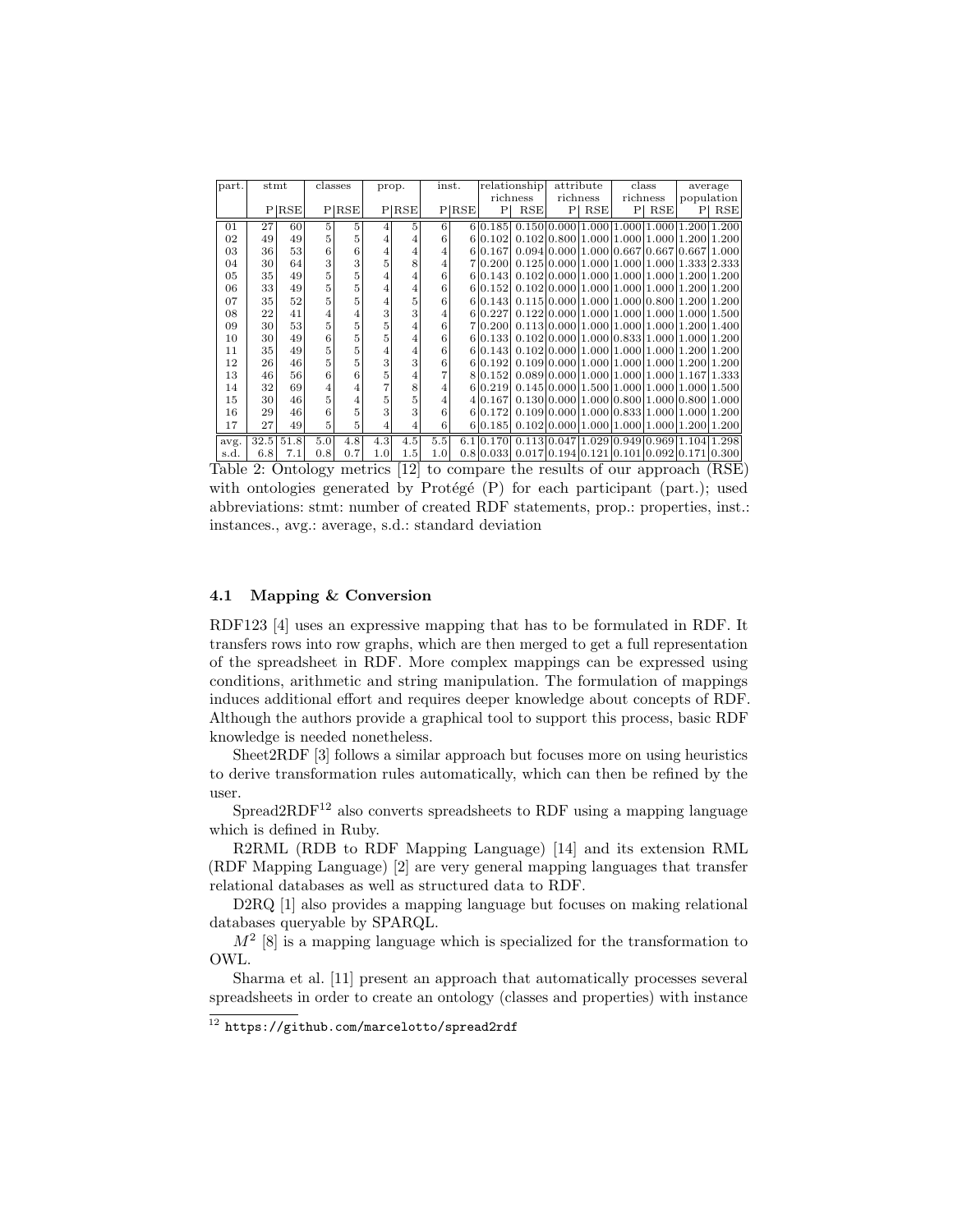data. In this process the ranges of data type properties are extracted automatically, object type properties are found and classes are generated.

Any23 (Anything To Triples)<sup>[13](#page-11-1)</sup> is a library that is able to convert structured data, especially CSV, to RDF. The algorithm converts every cell to a triple, whereas each row represents a resource and columns serve as properties.

 $\text{csv2rdf4lod-automation}^{14}$  $\text{csv2rdf4lod-automation}^{14}$  $\text{csv2rdf4lod-automation}^{14}$  is an application that can also be used to convert CSV to RDF.

TabLinker[15](#page-11-3) requires a specifically annotated Excel file in order to convert it to RDF. It uses the built-in style functionality of Excel to save these annotations in the spreadsheet.

In summary, the previously presented approaches allow knowledge experts to create RDF data from various sources. Typically a mapping language is used. In contrast to our approach, the transformation steps are designed as a batch process and are not done simultaneously. Additionally, the mappings needed for transformation are hard to define for inexperienced users. Our approach uses a given and fixed mapping and does a simultaneous transformation. None of the existing tools supports incremental updating.

#### <span id="page-11-0"></span>4.2 Support for Entering & Processing RDF

The following approaches focus on entering, processing and working with RDF data, especially in a user-friendly way. Inexperienced users are therefore also able to create semantic data.

Pohl [\[9\]](#page-14-9) published *rdfedit*, a web-based tool to create RDF data that could also be used by Semantic Web laymen. Using a subject-predicate-object table, users were able to enter labels which were mapped to URIs using the now discontinued Semantic Web search engine Sindice. Auto completion of already loaded concepts was also possible.

 $RDF \text{orms}^{16}$  $RDF \text{orms}^{16}$  $RDF \text{orms}^{16}$  allows for creating RDF triples using forms which are predefined by templates. Whenever the user enters something in the form, it is simultaneously transferred to RDF triples. RDFEdit<sup>[17](#page-11-5)</sup> is an editor reusing RDForms which is able to search, view and edit RDF data. Aditya Kalyanpur et al. [\[5\]](#page-14-10) proposed an RDF editor equipped with the RDF Instance Creator (RIC) feature. They follow the same form-based approach like RDForms.

Another approach, RightField [\[13\]](#page-14-11), as its name suggests, focuses on ensuring that only data that is correct with respect to a given ontology may be entered into a spreadsheet.

Tripcel<sup>[18](#page-11-6)</sup> also uses the spreadsheet metaphor to read and process RDF data. Therefore, the author created an expression language which allows for defining

<span id="page-11-1"></span> $\frac{13}{13}$  <https://any23.apache.org/>

<span id="page-11-2"></span><sup>14</sup> <https://github.com/timrdf/csv2rdf4lod-automation/wiki>

<span id="page-11-3"></span><sup>15</sup> <https://github.com/Data2Semantics/TabLinker>

<span id="page-11-4"></span><sup>16</sup> <http://rdforms.org/>

<span id="page-11-5"></span><sup>17</sup> <https://joinup.ec.europa.eu/software/rdfedit/description>

<span id="page-11-6"></span><sup>18</sup> <http://www.ifs.univie.ac.at/schandl/2009/06/tripcel>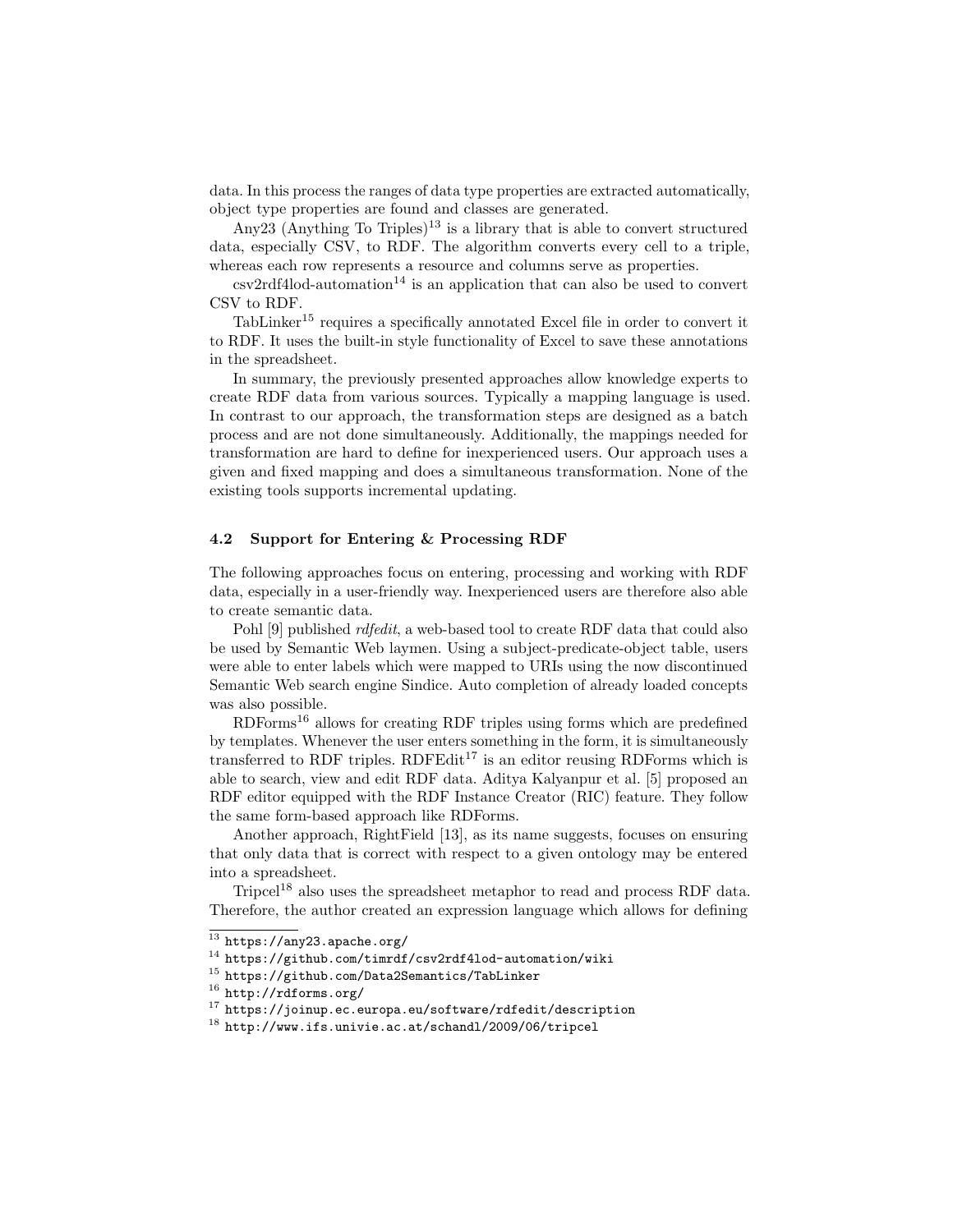RDF terms in a sheet. Additionally, users may call functions on them just like they are used to from typical spreadsheet tools (e.g., sum function).

The previously mentioned approaches are more user friendly than typical ontology editors, which we will discuss in the next section. Nevertheless, unlike our tool they still require considerable RDF knowledge in order to be used or configured. None of them uses the spreadsheet metaphor in a way that enables a fast data entry as we do.

## <span id="page-12-0"></span>4.3 Ontology Editors

Ontology editors are specialized on creating and modifying ontologies using a graphical user interface. Since this requires certain experience in the knowledge modelling domain, they are intended to be used by experts than novices. One of the most widely known editors is Protégé<sup>[19](#page-12-2)</sup>, which is quite easily extensible due to its plug-in architecture. Its GUI is adaptable to various modelling use cases. Additionally, a web-based version called WebProtégé<sup>[20](#page-12-3)</sup> is available, that allows for collaboratively working on and sharing ontologies. There are also commercial solutions that offer similar functionality like TopBraid Composer<sup>[21](#page-12-4)</sup> by TopQuadrant or OntoStudio<sup>[22](#page-12-5)</sup> by Semafora.

Swoop [\[6\]](#page-14-12) is an open-source and web-based ontology editor, which focuses on providing a web browser look and feel. A text editor is used to modify the resources which can be "browsed" to using their URI.

The approaches presented in this section are well-suited for ontology creation, i.e. classes and properties (TBox). They are rather intended for experts than for novices. Regardless of whether a user is experienced or not, creating instances  $(ABox)$  is rather cumbersome with these editors. But still, Protégé is often used as a standard data entry tool in industry. Thus, our focus is on enabling users, especially novices, to easily create instance data.

#### <span id="page-12-1"></span>4.4 Spreadsheet Editors

Probably the most widely known one is Microsoft Excel<sup>[23](#page-12-6)</sup> (commercial tool). Open-source solutions are Apache OpenOffice Calc<sup>[24](#page-12-7)</sup>, LibreOffice Calc<sup>[25](#page-12-8)</sup> and the

<span id="page-12-2"></span> $^{19}$ <http://protege.stanford.edu>

<span id="page-12-3"></span><sup>20</sup> <https://webprotege.stanford.edu/>

<span id="page-12-4"></span><sup>21</sup> [http://www.topquadrant.com/tools/ide-topbraid-composer-maestro](http://www.topquadrant.com/tools/ide-topbraid-composer-maestro-edition/)[edition/](http://www.topquadrant.com/tools/ide-topbraid-composer-maestro-edition/)

<span id="page-12-5"></span> $^{22}$ <http://www.semafora-systems.com/en/products/ontostudio/>

<span id="page-12-6"></span><sup>23</sup> <https://products.office.com/en-us/excel>

<span id="page-12-7"></span><sup>24</sup> <https://www.openoffice.org/product/calc.html>

<span id="page-12-8"></span><sup>25</sup> <https://www.libreoffice.org/discover/calc/>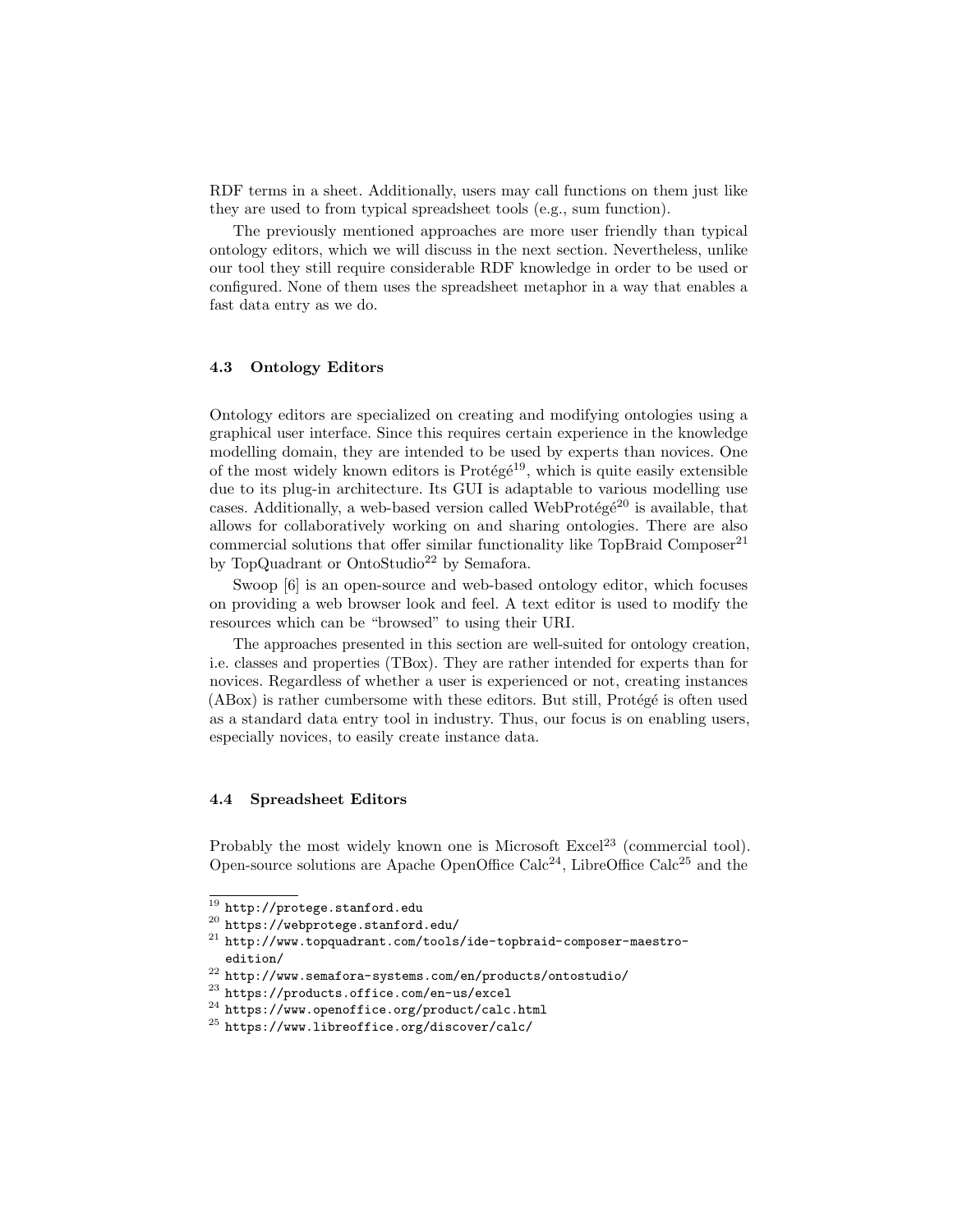web-based EtherCalc<sup>[26](#page-13-3)</sup>. Other web-based solutions are WikiCalc<sup>[27](#page-13-4)</sup>, SocialCalc<sup>[28](#page-13-5)</sup>, the Drupal<sup>[29](#page-13-6)</sup> module Sheetnode<sup>[30](#page-13-7)</sup> and the commercial tool Zoho Sheet<sup>[31](#page-13-8)</sup>.

However, unlike our approach, none of these editors uses an RDF graph as basic data model and can easily export RDF without first defining a use-case specific mapping.

## <span id="page-13-0"></span>5 Conclusion and Outlook

In this paper we presented a collaborative web-based tool that uses the spreadsheet metaphor to enable all users, especially those inexperienced in Semantic Web concepts, to create RDF data. Each entry into a cell of the spreadsheet is simultaneously transferred into triple statements. This leads to the creation of four times as many statements in the same time compared to alternative approaches. At the same time, the quality of the statements is similar to that achieved by using Protégé, and significantly outperforming it in four metrics. An online demo of our application is available  $32$ .

In future, our investigations will focus on users creating and working on a knowledge base together, as well as creating and using a shared vocabulary. To better support the entering process, we intend to directly visualize consequences of the current modelling step (e.g., introducing a new class or property). This could be done using semantic graph visualization or showing previews of knowledge service results (e.g., faceted search). Additionally, we intend to support generating spreadsheets pre-filled with imported structured data (especially existing knowledge graphs) that can then be modified or extended by the user.

Acknowledgements Parts of this work have been funded by the German Federal Ministry of Economic Affairs and Energy in the project PRO-OPT (01MD15004D) and by the Deutsche Forschungsgemeinschaft (DFG, German Research Foundation) in the project Managed Forgetting (DE 420/19-1).

## References

- <span id="page-13-2"></span>1. Bizer, C., Seaborne, A.: D2RQ-treating non-RDF databases as virtual RDF graphs. In: Proceedings of the 3rd international semantic web conference (ISWC2004) (2004)
- <span id="page-13-1"></span>2. Dimou, A., Vander Sande, M., Colpaert, P., Verborgh, R., Mannens, E., Van de Walle, R.: RML: a generic language for integrated RDF mappings of heterogeneous data. In: Proceedings of the 7th Workshop on Linked Data on the Web. CEUR Workshop Proceedings, vol. 1184 (Apr 2014)

<span id="page-13-5"></span><sup>28</sup> <https://www.socialtext.net/open/socialcalc>

- <span id="page-13-8"></span><sup>31</sup> <https://www.zoho.com/docs/sheet.html>
- <span id="page-13-9"></span> $32$  <http://www.dfki.uni-kl.de/~mschroeder/rdf-spreadsheet-editor/>

<span id="page-13-3"></span><sup>26</sup> <https://ethercalc.net/>

<span id="page-13-4"></span><sup>27</sup> <http://www.softwaregarden.com/products/wikicalc/>

<span id="page-13-6"></span><sup>29</sup> <http://www.drupal.com/>

<span id="page-13-7"></span><sup>30</sup> <https://www.drupal.org/project/sheetnode>